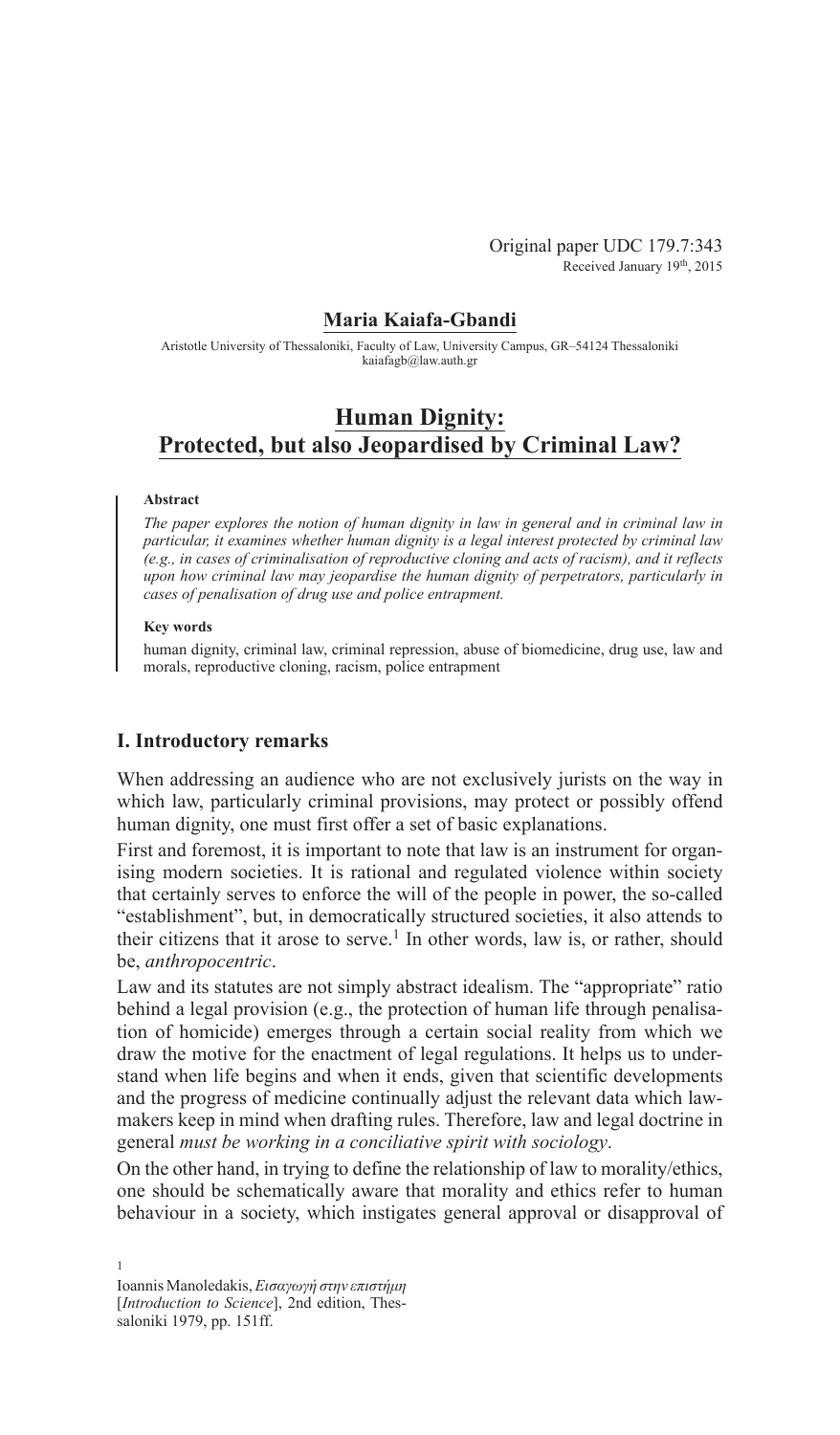the same. Legally speaking, any behaviour is relevant to the legal rules which govern it: if it complies with them, it is legally valid and produces the desired effects; if not, it is legally invalid and does not produce the desired, but rather negative outcomes, including, amongst other things, even sanctions against perpetrators.

Therefore, any behaviour can be either legally valid and moral, or only moral but legally indifferent, or only legally valid but morally indifferent, or even morally rejected.<sup>2</sup> Thus, the artificial termination of pregnancy at an early stage (up to 3 months into pregnancy) with the consent of the expecting woman and in a medically safe environment is legally valid under Greek law (Art. 304 § 4 GPC3). For some social groups, however, it is far from being morally indifferent or morally acceptable, while some others would morally reject it at a glance. *In order for law to facilitate its enforcement, it is only natural that it tries to align it with morality as much as possible*.

This brings us to the last fundamental clarification of *criminal law* in particular. Criminal law is admittedly *the harshest mechanism that states employ to achieve social control*. Given that the identity of criminal law is such, it should not be viewed merely as an instrument for the preservation of legally protected interests, but also as a mechanism which curbs or even infringes on the fundamental liberties of those who contravene it.4 This is why any criminal justice system necessarily presupposes a set of principles and restraints to keep the counter crime activities of the state in check. In this sense, *criminal*  law is closely linked to the protection of fundamental rights and the rule of *law*.

# **II. The notion of human dignity in law in general and in criminal law in particular**

As a concept and a functional element of law, 'human dignity' was first recognised in (the former West) Germany after the overthrow of the Nazi regime and the establishment of the post-war, new German Republic.<sup>5</sup> In Greece, it emerged after the fall of the military junta and the founding of the new Greek Republic. Article 1 § 1 of the Basic Law for the Federal Republic of Germany (1949) and Article 2 § 1 of the Greek Constitution from 1975 constitutionally typify 'human dignity' as a legal concept that represents a moral value and request explicitly that it should be respected.

Scholars more or less agree that human dignity means acknowledging human beings with their legitimate value as subjects of history and forbidding their mere objectification under any expediency. By accepting this definition, one must agree to some reasonable assumptions resulting therefrom. Specifically: a) human dignity is recognition or acknowledgement of a merit/value in all humans, b) all humans are subjects of history (and law), and therefore differ from all other beings, c) no expediency may deprive them of this transcendent value, and transform them into objects, not even "briefly". Thus, it is ruled that, e.g., accepting objective criminal liability (strict liability) is violating human dignity, since the subject's volition is ignored when the subject is being punished for an offence for the sake of (criminal) expediency.

According to a certain view, human dignity is a conceptual construction of law and not a human trait, such as the legally protected interests of physical integrity, life, or honour. It directly expresses an attitude of the legal order a propos the individual and not an evaluation of an existing physical or social attribute<sup>6</sup>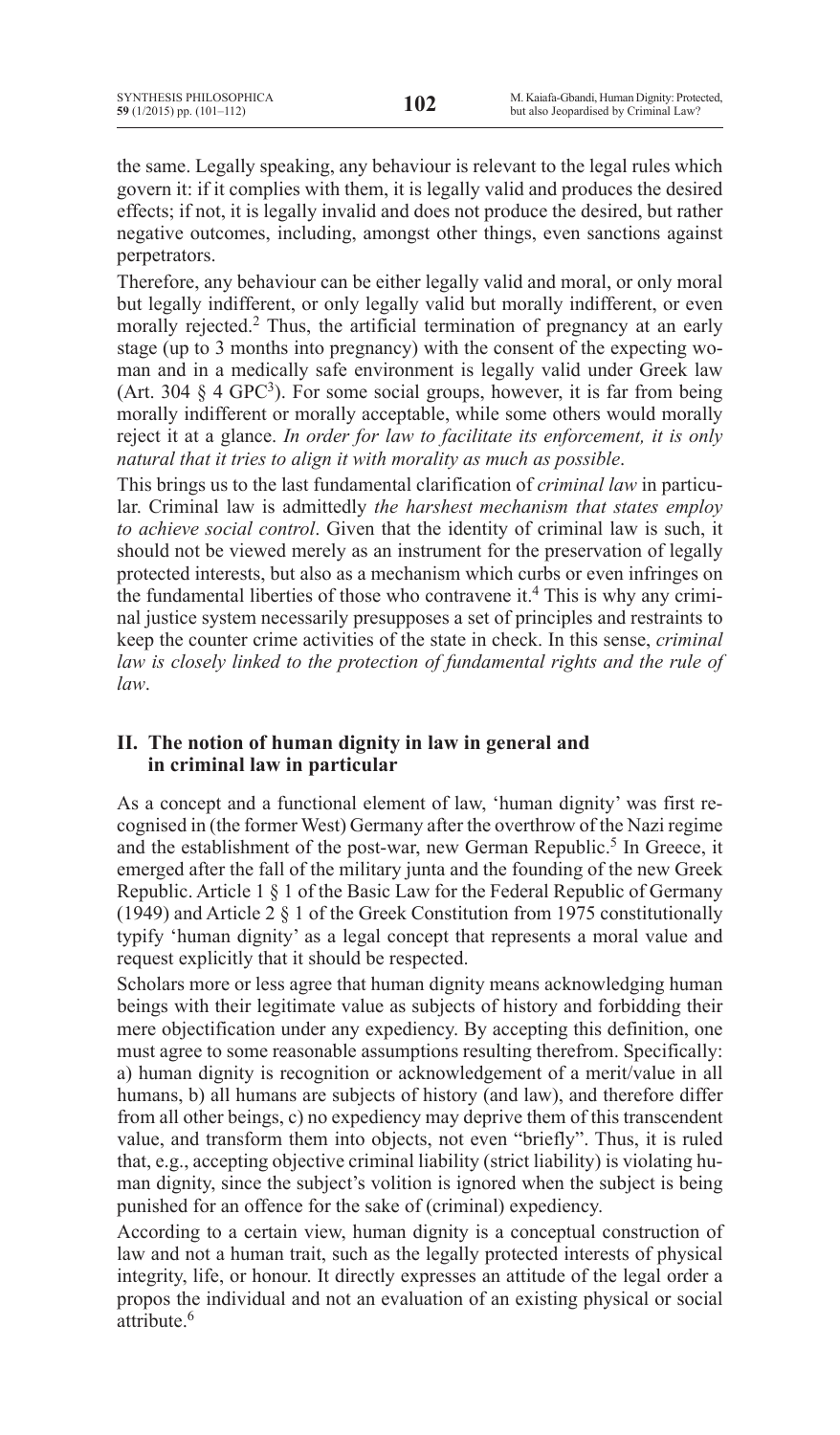However, if one examines today's empirical reality of victims of modern slavery or of human trafficking for organ harvesting or even victims of torture, then the existence of a distinct quality – which is but the socially recognised and empirically apparent human status of all human beings, which forbids their utilisation for any expediency purpose – appears self-evident.

# **III. Protecting human dignity as a legal interest by criminal law**

According to Article 2 § 1 of the Greek Constitution, the state's primary obligation is to respect and protect the value of the human being. Therefore, and principally in respect of the wording "obligation to protect", it prompts an active and dynamic logic.<sup>7</sup> This spurs any researcher of the protection of human dignity via criminal law to deduce that a special and possibly systematic nexus of penal regulations is envisaged.

However, even a short overview of the GPC is sufficient to make evident that such a special orientation towards the protection of human dignity from certain violations has never gone beyond typifying specific abuses committed by state authorities when trying to get a confession, or when disciplining offenders, etc. (Articles 137A et seq. and especially 137A § 3 GPC).<sup>8</sup> Furthermore, these acts have been categorised as assaults against the state,<sup>9</sup> and therefore it is questionable whether they provide actual proof of human dignity being protected as a legal interest by criminal law. Of course, more offences exist that may generally also inflict upon human dignity, amongst other legal interests. Here, one could name the following as typical examples: countering illegal immigration in the contemporary world,<sup>10</sup> where it goes hand in hand with trading in humans – nothing short of modern slavery, or even racism.

2 Ibid., p. 166. 3 Greek Penal Code.

### 4

See Ioannis Manoledakis, *Ποινικό Δίκαιο. Επιτομή Γενικού Μέρους* [*Criminal Law. Compendium of General Part*], 3rd edition, Thessaloniki 1992, p. 22.

### 5

Ioannis Manoledakis, "'Ανθρώπινη αξιοπρέπεια': Έννομο αγαθό ή απόλυτο όριο στην άσκηση εξουσίας;" ["'Human Dignity': Legal Interest or Absolute Limit on the Exercise of Power?"], in: I. Manoledakis, C. Prittwitz (eds.), *Η ποινική προστασία της ανθρώπινης αξιοπρέπειας* [*The Penal Protection of Human Dignity*], Thessaloniki 1997, p. 13.

### 6

Ioannis Manoledakis, *Το έννομο αγαθό ως βασική έννοια του Ποινικού Δικαίου* [*Legal Interest as a Basic Notion of Criminal Law*], Athens 1998, pp. 245ff.

7

See mainly Prodromos Dagtoglou, *Συνταγματικό δίκαιο, Ατομικά δικαιώματα* [*Constitutional Law, Civil Rights*], Vol. b, Athens

1991, p. 1138; see also Antonis Manitakis, *Κράτος δικαίου και δικαστικός έλεγχος της συνταγματικότητας* [*Rule of Law and Judicial Review of Legislation*], Vol. I, Thessaloniki 1994, p. 408.

## 8

See the Explanatory Report of Law 1500/ 1984, p. 1.

#### 9

For a critical approach to this categorisation, see Konstantinos Konstantinidis, *Ποινικό δίκαιο και ανθρώπινη αξιοπρέπεια* [*Criminal Law and Human Dignity*], Athens 1987, pp. 107ff; Dimitris Spirakos, *Folter als Problem des Strafrechts*, Frankfurt/M. 1990, pp. 148ff.

See Dimitrios Spirakos, "Η ποινική διάσταση της λαθρομετανάστευσης" ["The Criminal Dimension of Illegal Immigration"], in: A. Chlepas, D. Spirakos, *Ο ν 1975/1991 περί αλλοδαπών και το Σύνταγμα* [*Law 1975/1991 on Immigration and the Constitution*], Athens 1992, pp. 52–53, and note 25.

<sup>10</sup>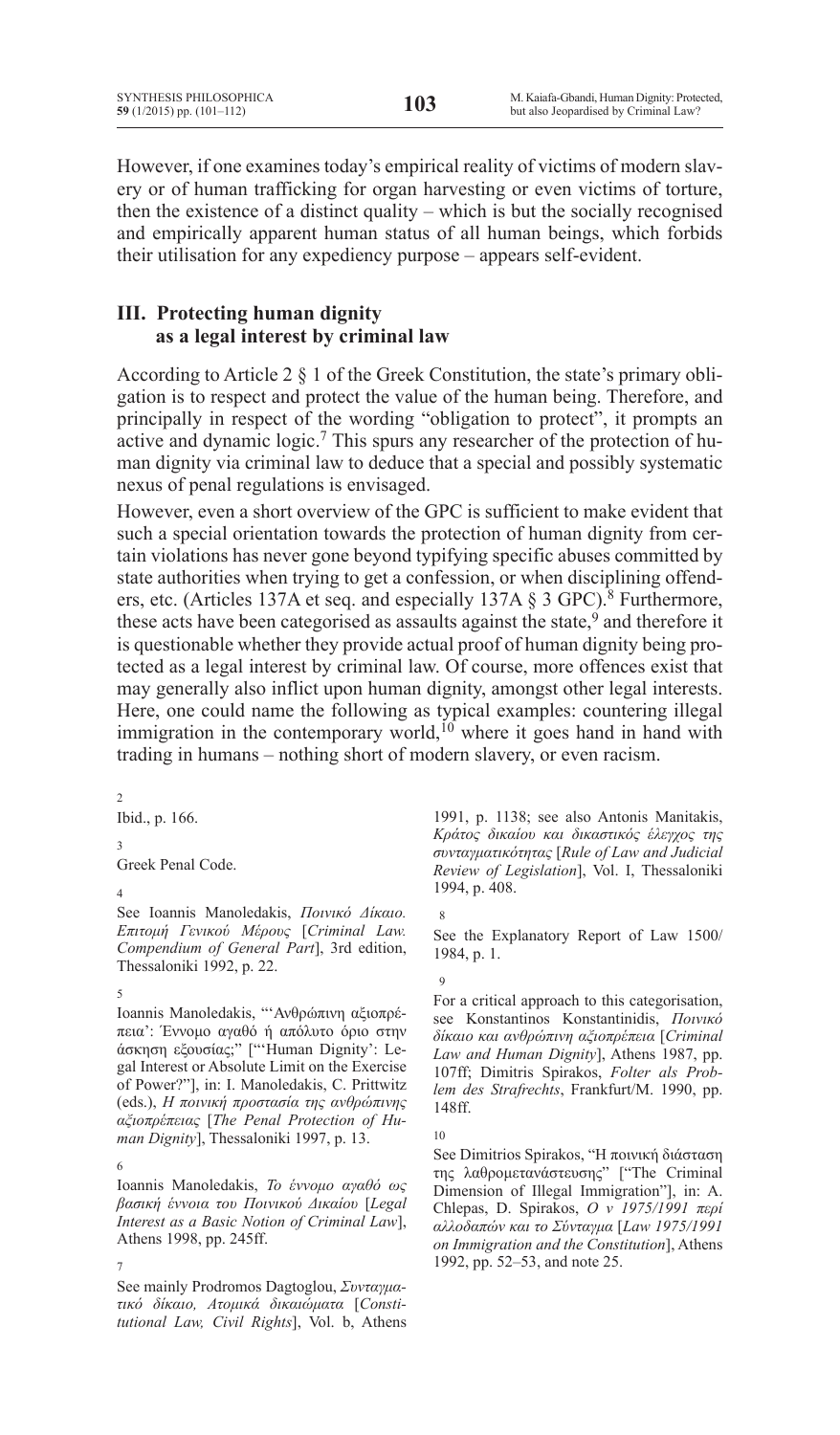At this point, let us focus on some criminal offences that have been connected with the violation of human dignity, so as to see whether this is rightly done, and try to understand, on the one hand, human dignity itself as a legal value and, on the other, the way that criminal law could or should protect it.

In 2002, Greece developed a modern legal framework which recognised medically assisted reproduction and regulated its consequences in the area of civil law.11 Three years later, several provisions were added by Law 3305/2005 concerning not merely when it is permissible for medically assisted reproduction to take place, but also what is prohibited in relation to it and has such demerits that begets *criminal* sanctions, presumably as the state's last resort.

Law 3305/2005 establishes, for the first time, the criminal protection of a legal interest which is prima facie related to human genetic material and the overall reproductive procedure. Article 26 of the said Law, which categorises various relevant crimes in 14 paragraphs, indicates that, according to the legislator's assessment, these crimes bear an increased demerit, since the relevant sentences range normally from three months of imprisonment to (five) fifteen years of incarceration (e.g., for reproductive cloning or for creation of chimeras and hybrids).The first rational question is what exactly the aforementioned penalisations try to protect.

In this case, detection of the protected legal interest is hindered by the fact that the specific provisions of Article 26 criminalise extremely varied behaviours. However, their systematisation attempt produces a result which can essentially be helpful.

Five categories of acts are practically punishable according to the Greek legislator. Three of them concern acts pertaining to human genetic material, which take place *beyond* the framework of MAR, i.e., they refer to illegal methods or other very serious deviations from the process of human reproduction. The other two categories concern acts that violate the legally regulated *procedure*  of MAR. The first three categories, which pertain to human genetic material and refer to acts beyond the MAR framework, are the most serious offences. The Greek legislator punishes the repeated purchase, sale, offer for sale or mediation for the sale of genetic material with a sentence of 5 to 10 years of incarceration, and especially interventions in genetic material or its use in respect of its reproductive attribute. The last category includes serious punishable behaviours, which are grouped into acts prohibited by law, reproductive methods or technologies, or generally acts which constitute serious deviations from the human reproductive procedure (e.g., reproductive cloning, creation of chimeras and hybrids, punishable with a sentence of 5 to 15 years), acts of illegal research on genetic material and use of its results (punishable with a sentence of 5 to 10 years) and, lastly, other acts which generally lead to the use of genetic material in a way which differs from what is prescribed by law (punishable with a sentence of 2 to 5 years of imprisonment).

I shall focus here on the legal interest of the provisions which punish acts beyond the MAR framework in general, and on the provision which punishes reproductive cloning in particular.

Starting from Article 26 § 1 of Law 3305/2005 (as amended by Article 20 of Law 4272/2014), one concludes that the acts it enumerates basically concern either interventions in genetic material itself or its use in respect of human reproduction, and that they constitute acts that normally not only deviate from the procedure of human reproduction, but also present dangers in the aftermath of this procedure according to current scientific standards. Consequently, reproductive cloning and the creation of chimeras, transfers of human fertilised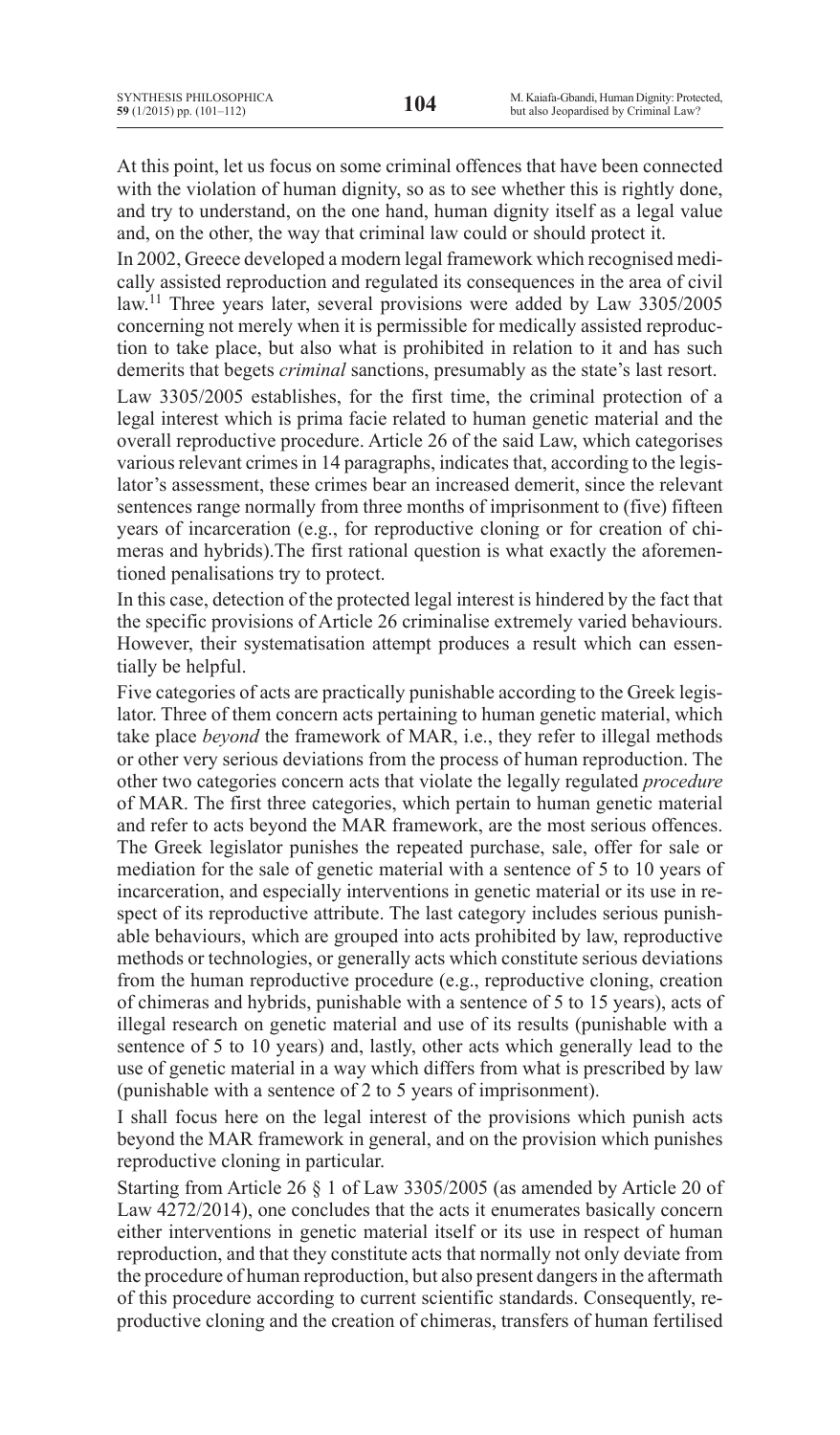ova outside the human body after a full fourteen day period from fertilisation are connected with dangers for the product of the reproductive procedure.<sup>12</sup>

However, a strongly supported argument in favour of the criminalisation of cloning claims that such acts are violations of human dignity.<sup>13</sup> Thus, the first question raised in respect of this view is whose dignity is actually violated.<sup>14</sup>

One could initially presume that the said violation concerns the value of genetic material created by such acts. Besides, the fertilised ovum is considered by some scientists to be a carrier of human rights by itself, as a 'living being' that has its own autonomous function and destination, its evolution to a human being. However, the fertilised ovum does not exist when such an act takes place for it to be violable by the act, given that the fertilised ovum is, in fact, created through such an act.

On the other hand, human dignity is enshrined in all international and constitutional texts in an absolute way: it cannot be weighed against any other principle or value. Thus, if there was indeed 'human value' in a fertilised ovum or embryo in general, then it could neither be destroyed nor donated, the way that it currently does happen.

Unequivocally, the extent to which fertilised ova consist of human genetic material and incorporate the value of their genitors' personality is the extent to which they should be treated differently from the rest of things. To name but one example, they cannot be sold. However, *fertilised ova cannot be recognised as personified subjects of law and carriers of human dignity*.

This fact would justify one in expressing the view – regardless of any criticism concerning the specific criminalisation chosen by Law 3305/2005 – that, in Article 26 § 1 of Law 3305/2005, the legislator aimed at the protection of *human genetic material as an object*<sup>15</sup> *which has the unique attribute to lead* 

11

On the innovations and general characteristics of the legal framework, see Efi Kounougeri-Manoledaki, *Τεχνητή γονιμοποίηση και Οικογενειακό Δίκαιο. Η ειδική ελληνική νομοθεσία: Νόμοι 3089/2002 και 3305/2005*  [*In Vitro Fertilization and Family Law. Special Greek Legislation: Laws 3089/2002 and 3305/2005*], 2nd edition, Athens 2005, pp. 1–6.

## 12

On the dangers of reproductive cloning, see Donald M. Bruce, "Βλαστικά κύτταρα, έμβρυα και κλωνοποίηση. Ξετυλίγοντας τα νήματα της ηθικής σε μια περίπλοκη διαμάχη" ["Germ Cells, Embryos and Cloning. Unrolling the Fiber of Ethics in a Complicated Dispute"], in: European Laboratory of Molecular Biology, *Το μέλλον των Βιοεπιστημών* [*The Future of Biological Science*], Heraklion 2006, pp. 169–170; Françoise Shenfield, "Cloning: Reproductive (Crime?), Therapeutic (Panacea?), Where to Now?", in: M. Kaiafa-Gbandi, E. Kounougeri-Manoledaki, E. Symeonidou-Kastanidou (eds.), *Biotechnology Issues – Cloning*, Athens – Thessaloniki 2006, pp. 115ff.

### 13

Georgios-Alexandros Magkakis, "Η κλωνοποίηση ως επιστημονικό κατόρθωμα και ιστορική πρόκληση" ["Cloning as a Scientific Achievement and Historical Challenge"], in: *Honorary Volume for D. Spinellis*, Athens 2001, p. 671.

### 14

For a relevant analysis, see Elisavet Symeonidou-Kastanidou, "Γενετική τεχνολογία και ποινικό δίκαιο" ["Genetic Technology and Criminal Law"], *Poiniki Dikaiosyni*, 2002, pp. 1061ff, where further bibliographic references are found.

### 15

See Eutychia Kounougeri-Manoledaki, "Σπέρμα, ωάριο και γονιμοποιημένο ωάριο που βρίσκονται έξω από το ανθρώπινο σώμα – Η νομική τους φύση και μεταχείριση κατά το αστικό δίκαιο" ["Sperm, Ovum and Fertilized Ovum Outside the Human Body – Their Legal Entity and Treatment According to Civil Law"], *Armenopoulos*, 1999, pp. 469, 474ff; Takis K. Vidalis, *Ζωή χωρίς πρόσωπο. Το σύνταγμα και η χρήση του ανθρώπινου γενετικού υλικού* [*Life with no Face. The Constitution and the Use of Human Genetic Material*], Athens 1999, pp. 45ff. For an objection to treating the fertilised ovum as an object incorporating the value of human life, see Lampros Karabelas, "Εξωσωματική γονιμοποίηση – Ηθικά και νομικά προβλήματα" ["In Vitro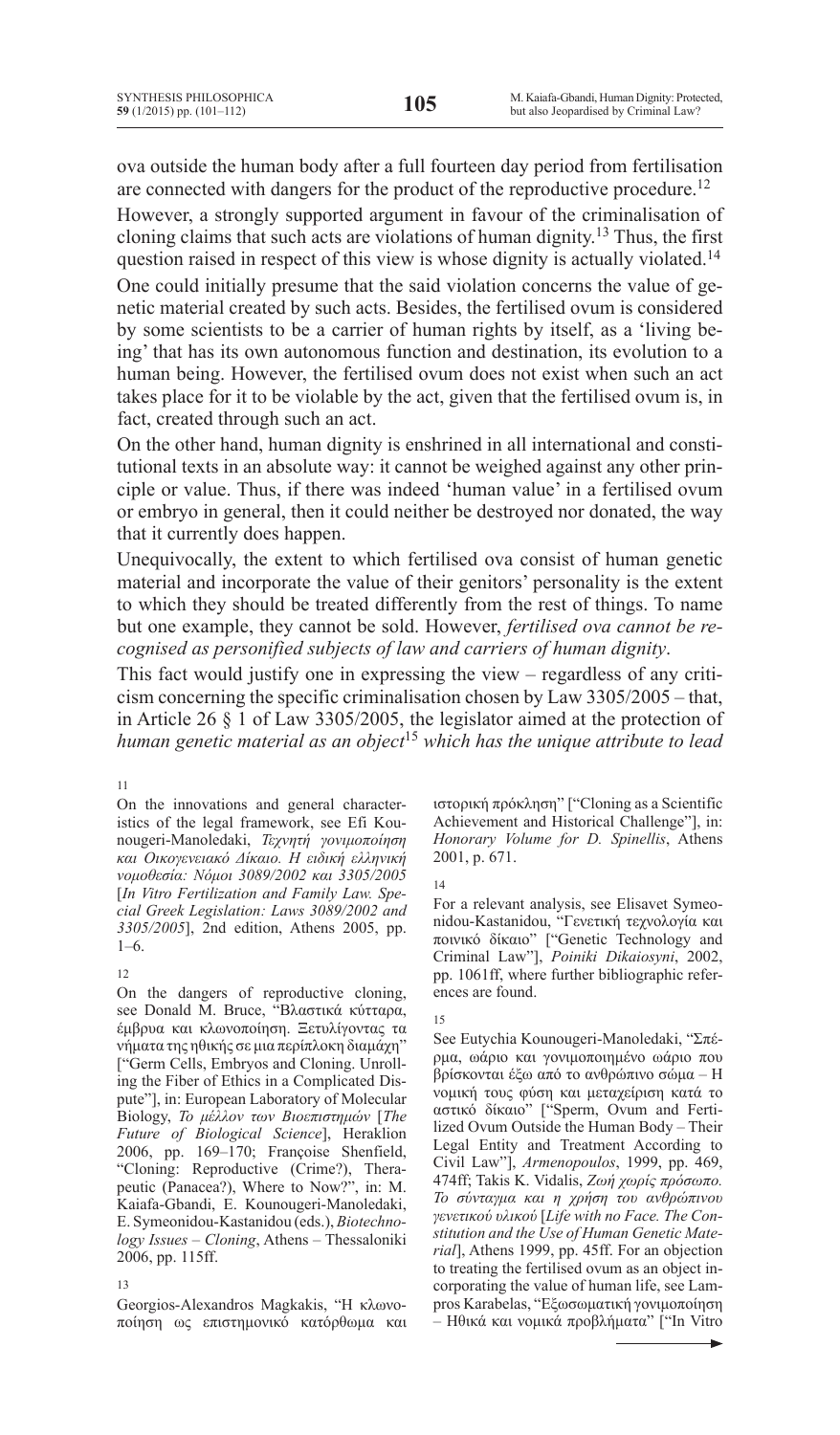*to human reproduction after its unification with relevant components or under specific conditions, and at the preservation of the above attribute in a way that no problems are created for the aftermath of the reproductive process*. The carrier of this legal interest is the donor of genetic material which simultaneously constitutes an element of his/her personality,<sup>16</sup> but also its recipient when genetic material is used in the MAR context for impregnation.

If this is the case, and if here we exclude the protection of other legal interests,<sup>17</sup> such as human dignity, which cannot tenably exist for an unborn life, or public morals since, according to the best-founded view, public morals cannot be an object of protection by criminal law, then one should take into account that the protection of the specific object called genetic material must be viewed in connection to its subsequent evolution stages, i.e., the embryo growing in the woman's body. In other words, the sentence of incarceration of up to 15 years for, e.g., modifying the genes of human gametes is disproportionate to the sentence envisaged for abortion, even if it could be proven that in this specific intervention in genetic material there lurks a danger for the human reproductive process.

In this context, it becomes obvious that the legislator exaggerated and wished to demonstrate through the enactment of Law 3305/2005 that any abuses in biomedicine in the field of human reproduction will be severely punished, with the aim of transmitting a sense or feeling of security to the people in respect of the new methods used. It is questionable whether this practice ameliorated the distrust of those who view this issue from the standpoint of ideological prepossessions. However, it is certain that the legislator utilised criminal law excessively as a tool of political administration in order to propagate a symbolic message, and has thus, unfortunately, confirmed a non-learned stance on the challenges posed by the new methods of biomedicine.

Similar is the problem of the view that tries to justify the irrational penalties of the said Law by referring to the protection of human dignity, at least as far as some of its provisions are concerned, such as, for example, the provisions relating to reproductive cloning.

The above example shows not only a bad example of criminal law, but also the need to be very careful when arguing that criminal provisions protect human dignity, because, in such cases, one tends normally to readily accept high sanctions, which may not even comply with the principle of proportionality.

However, there are other examples which testify to a reverse situation of sorts, i.e., situations where human dignity, although violated, is not used as a basis for offering criminal protection. The criminal suppression of racism could be one such example. Even though acts of racism may also affect other legal interests, such as the physical integrity, life or honour of victims, or even public order, it is clear that such acts carry added contempt. This demerit is directly related to the violation of human dignity, because through acts of racism perpetrators deny acknowledging that the victim possesses the value bestowed upon every individual on the basis of his/her simple biological identity as a human being, regardless of race or gender, and that he/she claims to think and act autonomously, and thus enjoys freedom of religion, ideology and sexual orientation. The regulation of such acts by the Greek criminal legislator is substandard. Law 4285/2014 fails to capture actual disapproval of the same, because its provisions make the *public* undertaking of the crimes it typifies necessary and does not refer to human dignity itself.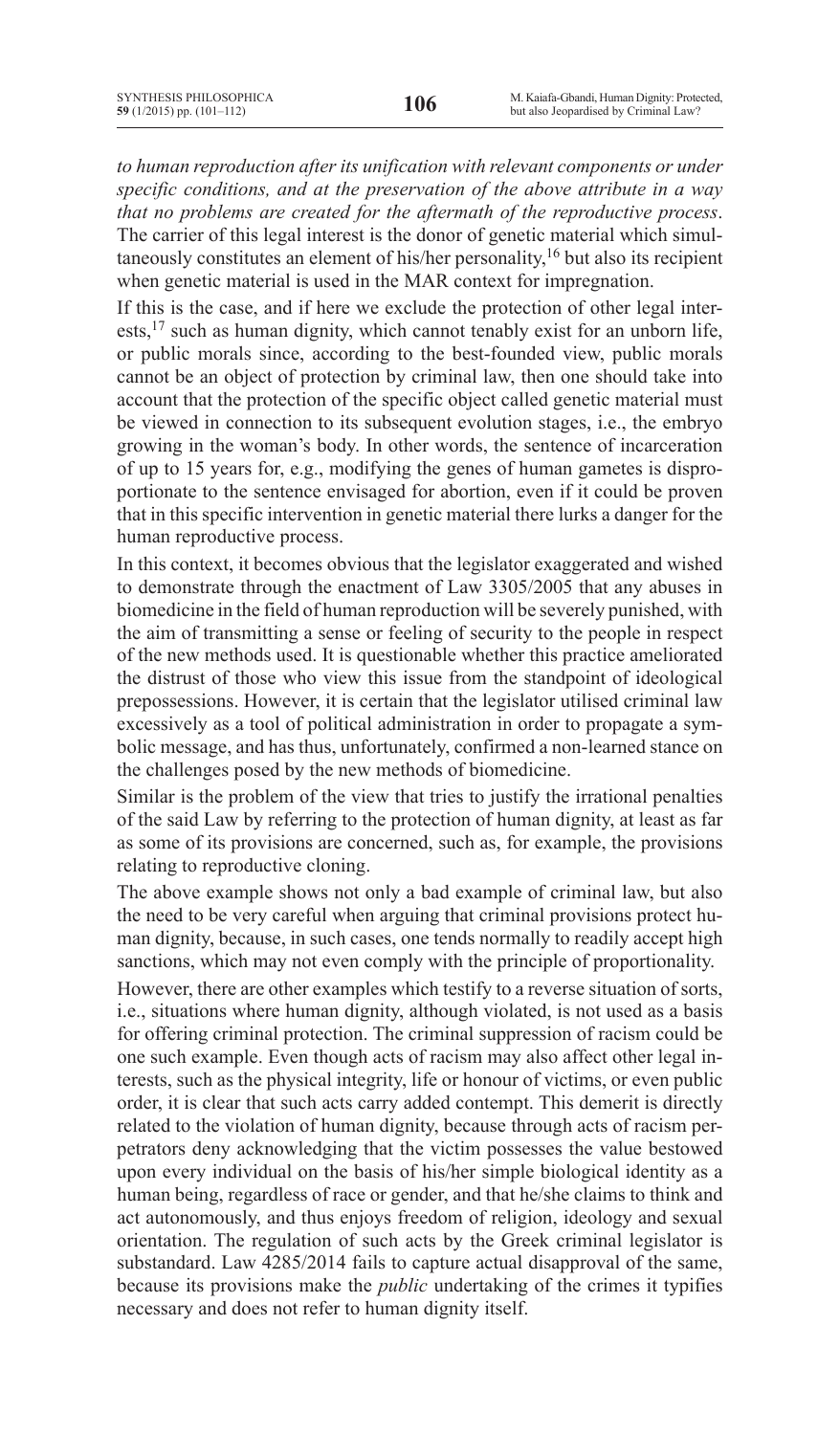# **IV. Human dignity jeopardised by criminal law?**

In what follows, it is useful to extend our focus to another very important aspect which can provide a holistic view on the real extent of the protection of human dignity by the means of criminal law. This cannot be achieved by merely documenting the respective extent of criminalisation of relevant infractions. Even if one acknowledges human dignity as a protected legal interest,18 such an approach to the issue would only be one-sided and disorienting.

Criminal law, as has already been mentioned, is not only an instrument for the protection of legal interests, but is also a yardstick of civil liberty.19 From this point of view and in connection with the operation of criminal law as a warranty and defence mechanism – even for perpetrators – the discussion about the way in which criminal law may jeopardise the human dignity of perpetrators is even more *substantial*. This issue reveals the structural principles of our criminal system associated with the protection of human dignity *as a limit to criminal repression*, such as restrictions on penalisation of inflictions upon others or the principle of guilt.<sup>20</sup> Moreover, these historically fought principles reveal that, in the association between criminal law and human dignity, it is potential violations of criminal law (as an instrument of regulated retaliation) against the human dignity of offenders that reasonably receive more focused attention.

As has already been mentioned, for law in general and for criminal law in particular, human dignity is linked to the individual as a biological being, without any other qualities being required. As far as law is concerned, this means that any human being must perpetually be a subject of law and never be degraded to an object of law, i.e., a means to any possible end. The right to self-determination, amongst other things, directly derives from human dignity and so does the liberty to develop one's personality.

In this context, one can focus on discovering occurrences where the criminal legislator *directly* bends the relevant protective milieu *via regulatory provisions* or, at any rate, *tolerates the possibility of inflicting* the value of a human being in view of a paramount interest in accord with the legislator's rationale.

Law 4139/2013 on narcotic drugs emerges as a typical legal framework for the detection of such patterns. Article 29 of the said Law introduces the fa-

Fertilisation: Moral and Legal Problems"], *Poinika Chronika*, 1988, p. 943, but also the apt confutation of E. Symeonidou-Kastanidou, "Genetic Technology and Criminal Law", p. 1054.

See E. Kounougeri-Manodelaki, "Sperm, Ovum and Fertilized Ovum Outside the Human Body", pp. 469, 474ff.

17

See E. Symeonidou-Kastanidou, "Genetic Technology and Criminal Law", pp. 1061ff, where further bibliographic references are found.

### 18

See Nikolaos Paraskevopoulos, "Η προστασία της ανθρώπινης αξιοπρέπειας: σημεία εξασθένησης" ["The Protection of Human Dignity: Points of Decline"], in: I. Manoledakis, C. Prittwitz (eds.), *The Penal Protection of Human Dignity*, pp. 76–77, but also Ioannis Manoledakis, "Βιβλιοκρισία" ["Book Review"], *Poinika Chronika*, 1980, p. 492; D. Spirakos, *Folter als Problem des Strafrechts*, pp. 149ff and especially 151–152.

See I. Manoledakis, *Criminal Law*, p. 22.

20

See Nikolaos Paraskevopoulos, "Η συνταγματική διάσταση του αδίκου και της ενοχής" ["The Constitutional Dimension of Wrongfulness and Guilt"], *Yperaspisi*, 1993, pp. 1251ff.

<sup>16</sup>

<sup>19</sup>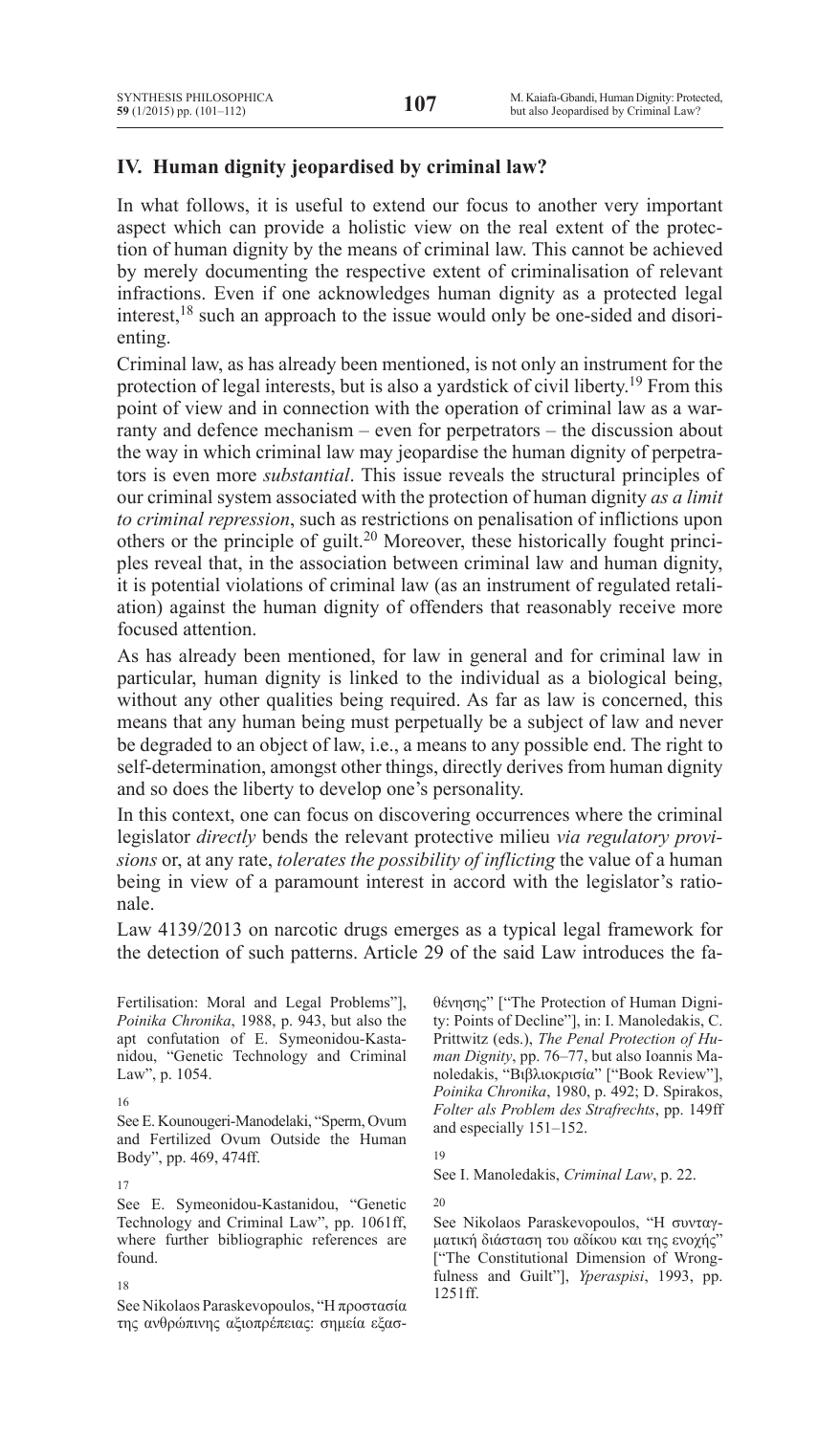miliar – yet exceptional for Greek legislative standards – penalisation of selfharm,<sup>21</sup> particularly in the case of drug use. Its diachronically enduring content has been criticised by Greek penal theoreticians for offending the right to self-determination, which emanates from the principle of protection of and respect for the value of the human being (Art.  $2 \hat{\S}$  1 GrCon<sup>22</sup>), as well as the associated right to freely develop one's personality (Art. 5  $\S$  1 GrCon).<sup>23</sup> As is widely acknowledged, the liberal spirit of the Greek criminal legislation system has abstained from penalising *immiscible* acts of self-harm, thus leaving room for personal self-determination and free development of one's personality; criminal repression claims no part therein.<sup>24</sup> This is what we could call a choice for a non-paternalistic model of criminal law.

One could say that such a legislative choice is but imperative, particularly as regards drug use. To begin with, when the rights to self-determination and free development of one's personality are exercised in a way which may, at the most, challenge mainstream morality, yet which does not trample on the rights of third parties or the Constitution itself, criminalisation is not an option. Mainstream morality is not a legally protected interest, nor may criminal law consider it to be one.<sup>25</sup> In fact, an attempt at criminalisation that lacks a basis other than the mere preservation of mainstream morality (i.e., current directives of social ethics)<sup>26</sup> by citizens reveals, through its disproportional features,<sup>27</sup> that the norms of criminal law are employed by the state as a means to an end.<sup>28</sup>

Even a utilitarian perception of civil rights that prioritises in favour of the social state and supports the expansion of restrictions<sup>29</sup> could not substantiate criminalisation in this case; such imposed constraints should, at the very least, openly verify their social aspect. The latter cannot even be established through the functionality of penalty in such cases. With regard to the same, one ought to consider that: a) retribution is irrational by default in cases of self-infliction, $30$  b) special prevention is not only highly ineffective, but also feeds the vicious circle of drug use through the imposition of incarceration,<sup>31</sup> and thus fails to be convincing as regards its social facet, c) general prevention as the sole underpinning of the imposition of penalty is, even when efficient, directly at odds with the protection of human dignity, and the reprimand on drug users appears exclusively as a means to an end.<sup>32</sup>

A theoretical approach to Article 29 of Law 4139/2013, on the other hand, sheds light on its problematic aspects as regards human dignity. What needs to be comprehended in this instance are the real features of this predicament. In particular, precisely because penalisation of drug use as an act of self-harm is an alien element in Greek criminal law, it automatically cancels all criminal defences, such as necessity and self-defence. Offenders are at the same time: the person in defence, the person acting out of urgent necessity *and* the respectively harmed individual. Therefore, criminalisation of drug use carries an exponentially punitive quality, considering the notional cancellation of all criminal defences that could lead to impunity. Hence, it seems as if the individual is used as a means of serving the hypothetical needs of a general criminal policy (general prevention) in the field of narcotics, because the penalty cannot really address the "offence" committed.

Therefore, it is evident that the constitutionally established principle of nonviolation of the value of the human being on behalf of the state (Article 2 § 1, GrCon)<sup>33</sup> is not upheld in the criminal regulation of drug use.

Likewise, Article 28 § 1 of Law 4139/2013 decriminalises the activities of police officers as agents provocateurs, even when they commit flagrant violations, such as drug trafficking (Articles 20, 22 & 23 of Law 4139/2013) and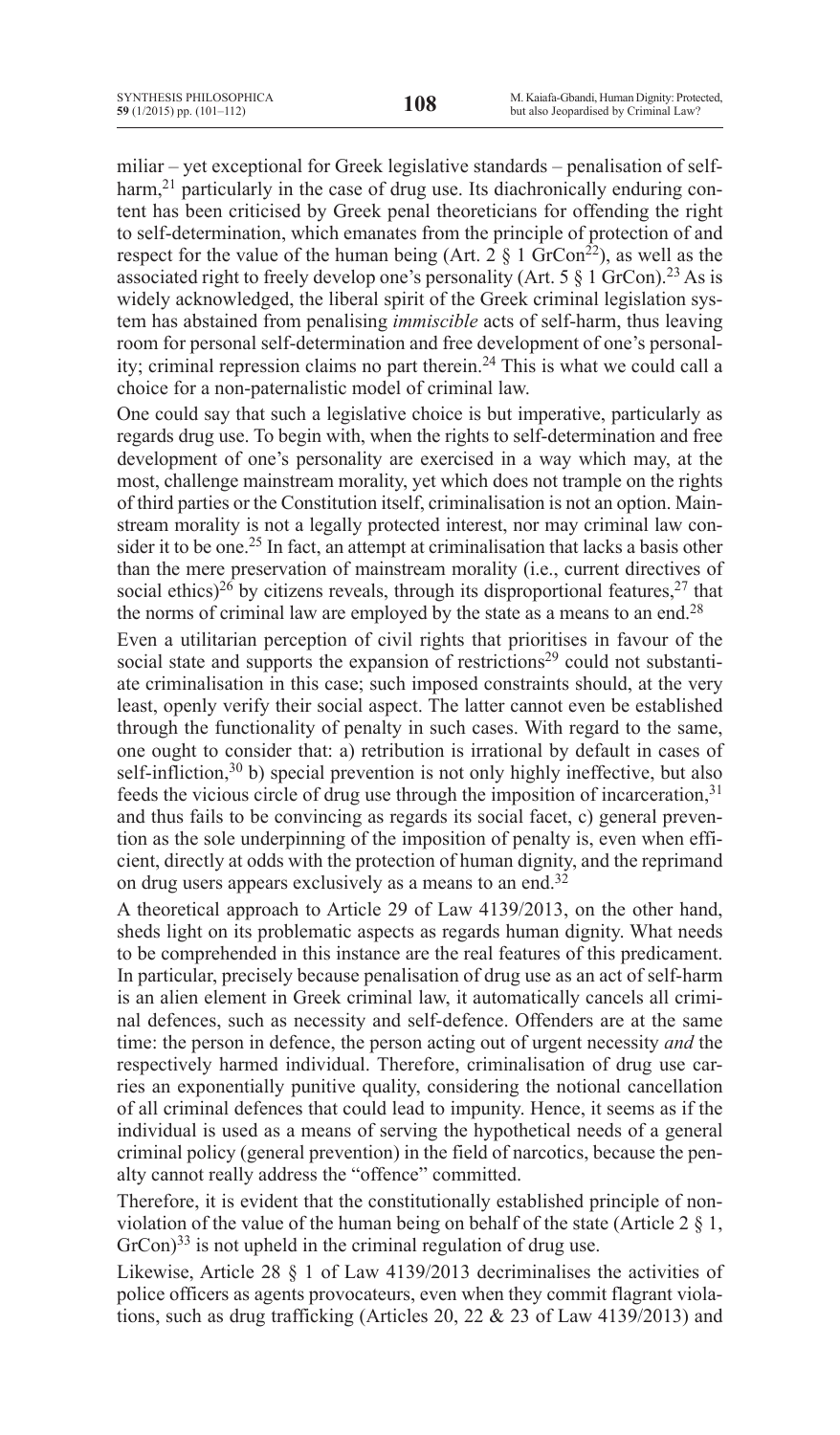instigating the trade or trafficking of narcotics. The Greek legislator has activated this provision to justify quite a controversial set of police activities that absurdly instigate delinquency in an effort to investigate criminal behaviour by getting those who have already broken the law to get engaged in further criminal activity.<sup>34</sup>

#### 21

On this problem, see Nikolaos Paraskevopoulos, "Ποινική ευθύνη από αυτοκαταστροφικές πράξεις" ["Criminal Liability from Self-Destructive Acts"], *Elliniki Epitheorisi Egklimatologias*, Vol. 3–4 (1991), pp. 58ff; N. Paraskevopoulos, "The Constitutional Dimension of Wrongfulness and Guilt", pp. 1258– 1259, where further bibliographic references are found; but also Lampros Margaritis, *Σωματικές βλάβες* [*Personal Injuries*], 2nd edition, Athens–Thessaloniki 2000, pp. 79ff; Elisavet Symeonidou-Kastanidou, *Εγκλήματα κατά της ζωής* [*Crimes against Life*], 2nd edition, Athens – Thessaloniki 2001, pp. 153ff.

### 22

Greek Constitution.

23

See N. Paraskevopoulos, "Criminal Liability from Self-Destructive Acts", pp. 65–67; Nikos Paraskevopoulos, *Η καταστολή της διάδοσης των ναρκωτικών στην Ελλάδα. Μετά το Ν. 4139/2014* [*Repression of Narcotic Drug Trafficking in Greece. After Law 4139/2014*], 4th edition, Athens 2014, p. 163, according to whom criminalisation of this act also offends Art. 7 § 1 of GrCon, because the act does not affect "another person". For a violation of the right to self-determination by the penalisation of drug use, see also Lorenz Böllinger, "Strafrecht, Drogenpolitik und Verfassung", *Kritische Justiz*, Vol. 24 (1991), No. 4, pp. 393ff.

### 24

See footnote 21, but also Ioannis Manoledakis, "Υπάρχει δικαίωμα στο θάνατο;" ["Does the Right to Death Exist?"], *Yperaspisi*, 1994, p. 526, who, in rejecting this right, nonetheless thinks that liberal law recognises the liberty of humans to form the content of their lives (lifestyles), and thus argues that acts of pure self-harm are allowed. See also Cornelius Nestler, "Rechtsgüterschutz und Strafbarkeit des Besitzes von Schusswaffen und Betäubungsmitteln", in: Institut für Kriminalwissenschaften Frankfurt/M. (ed.), *Vom unmöglichen Zustand des Strafrechts*, Frankfurt/M. 1995, pp. 74–75.

## $25$

See also E. Symeonidou-Kastanidou, *Crimes against Life*, p. 163.

### 26

See Aristovoulos Manesis, *Συνταγματικά Δικαιώματα* [*Constitutional Rights*], Vol. a, 4th edition, Athens 1982, p. 62.

## $27$

For restrictions of the restrictions of constitutional rights and particularly the principle of proportionality, see Dimitrios Tsatsos, *Συνταγματικό δίκαιο* [*Constitutional Law*], vol. c, Athens 1988, p. 245.

28

For a criticism of using criminal law as a means of defending social ethics, see I. Manoledakis, *Criminal Law*, p. 17.

## 29

D. Tsatsos, *Constitutional Law*, p. 241.

30

N. Paraskevopoulos, *Repression of Narcotic Drug Trafficking in Greece*, p. 168.

31

For the failure to address the problem of drug use via the imposition of incarceration, see international experience, which has been recorded since 1982 and compiled in the conclusions of the Conference of the Council of Europe, "Drugs and Prison", *Rassegna penitenziaria e criminologica*, N. Speciale, 1982, pp. 531–533; N. Paraskevopoulos, *Repression of Narcotic Drug Trafficking in Greece*, p. 168. See also Dimitri Spirakou, "Η ποινική καταστολή των ναρκωτικών: Η λύση ή το πρόβλημα;" ["The Criminal Repression of Drugs: Solution or Problem?"], *Yperaspisi*, 1993, p. 1038, where further bibliographic references are found, but also Winfried Hassemer, "Aktuelle Perspektiven der Kriminalpolitik", *Strafverteidiger*, 14 (1994), p. 337.

32

See also N. Paraskevopoulos, *Repression of Narcotic Drug Trafficking in Greece*, pp. 175ff.

### 33

See, in particular, A. Manitakis, *Rule of Law and Judicial Review of Legislation*, p. 408.

# 34

On this provision, see Maria Kaiafa-Gbandi, "Η πρόκληση για διακίνηση ναρκωτικών στην υπηρεσία της καταστολής της (άρθρ. 25β παρ. 1 ν. 1729/1987)" ["Provocation for Drug Trafficking in the Service of the Combat against It (Article 25B § 1 Law 1729/1987)"], in: *Μνήμη ΙΙ – Ι. Δασκαλόπουλου, Κ. Σταμάτη, Χρ. Μπάκα*, Athens 1996, Vol. A, pp. 103ff.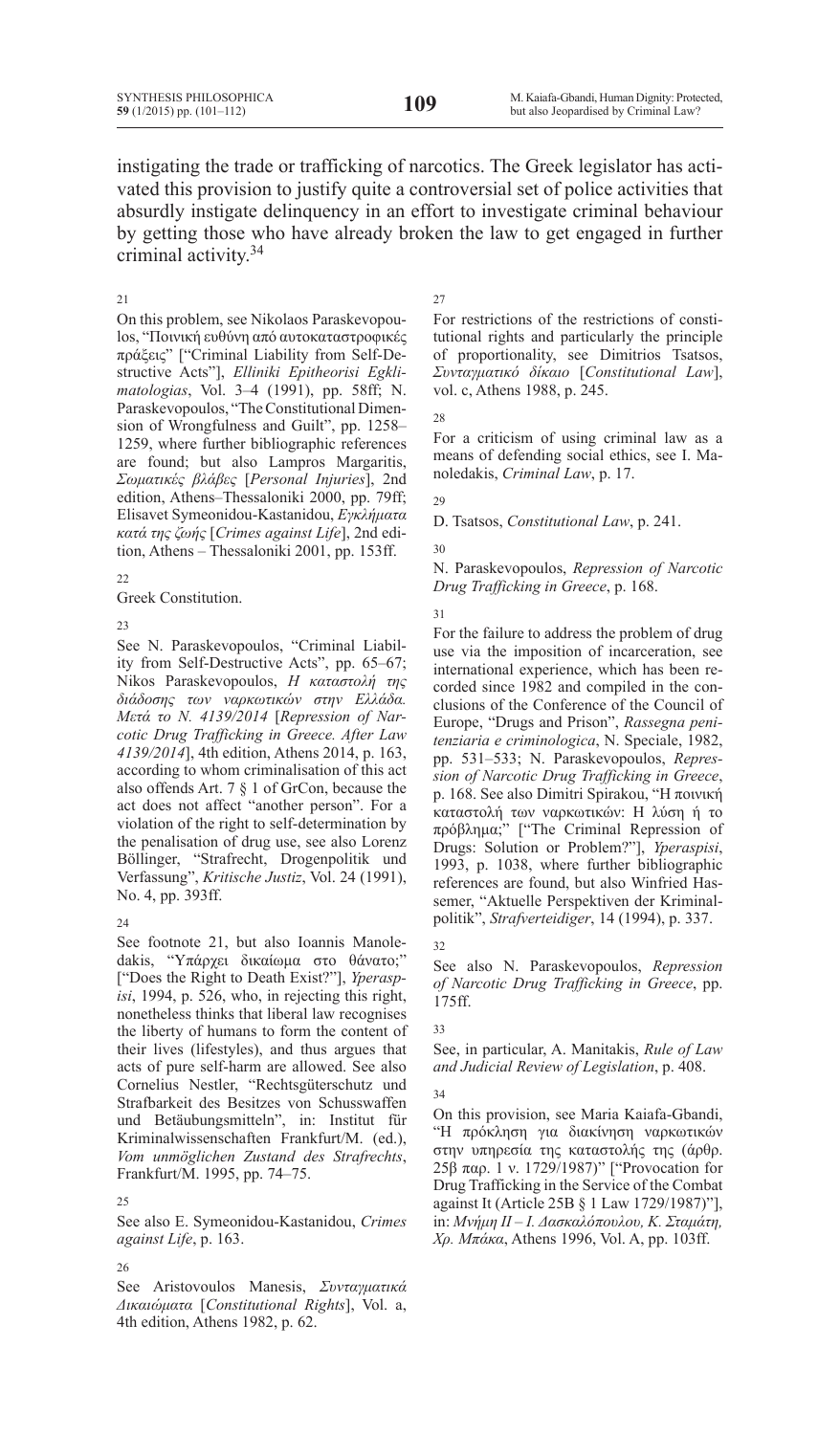Still, how is the goal of amplifying police efficiency compatible with respect for the value of the human being,  $35$  criminals included? 36 When police expediency becomes predominant, should we not be more preoccupied with the transformation of the individual into a wheel in the faceless and tangled mechanism of the policy of crime repression that lacks clear thresholds? Is it the ostensibly unconditional nature of the principle of the value of the human being37 – which denies the application of proportionality to any legally protected interest – that should lead to a revision of the legislator's reasoning as expressed in Article 28 § 1 of Law 4139/2013?

In order to resolve these issues, delving into the European Court of Human Rights (ECHR) precedent<sup>38</sup> on the so-called undercover police infiltration (alt. "police entrapment") system – today, a rather widespread system which is not used only in cases of organised crime as initially envisaged – is of vital significance. It should be stressed, at this point, that the ECHR case law is binding for the Greek legal order; once it was ratified by the Greek state, the European Convention on Human Rights turned into domestic/national law. Moreover, in this particular "chain of command", the Convention ranks above common national legislation.

According to the ECHR case law, one must certainly distinguish between endurable police endeavours and intolerable police instigation/entrapment. The Court focuses on the degree of the "essentially passive character" of police activities. It admits that this required passive nature is surpassed whenever officers or civilians, under police orders and for reasons of gathering evidence or ensuring prosecution, exert such influence on subjects that the latter engage in illegal behaviour that they would have otherwise avoided.

Even if one expresses reservations about the actual violation of human dignity by certain legal provisions, any hesitation must always be in favour of compliance with the principle. Reasonable doubt cannot operate against citizens which it attempts to protect, but rather against state authorities which it attempts to restrain. Any other development would undermine the absolute nature of the principle, which acknowledges that respect for and protection of human dignity is a *principal* obligation of the State.

Regrettably, the list of stipulations that bend this obligation could grow longer via accumulation of additional examples from anti-drug legislation and other fields of so-called "organised criminality". For instance, the confiscation or seizure of items related to the perpetration, even though otherwise harmless for public safety, is articulated in the relevant provisions regarding smuggling (Article 160, Law 2960/2001 – Customs Code), and may be imposed on individuals who had not participated in any way whatsoever in the committal of the offence, thus fabricating a system of objective responsibility that directly opposes respect for human dignity.39 The same comments could also apply to the recent stipulations on money laundering, <sup>40</sup> etc.

# **V. Conclusions**

As far as the regulatory context is concerned, according to the above analysis, it would be legitimate to claim that the *contemporary* criminal legislator seems to take an inconsistent approach to human dignity as a protected legal interest. On the one hand, the legislator uses the protection of human dignity as a pretext for a symbolic criminal law aiming to calm society's more general fears of new biotechnological or technological achievements, as we have seen in its improper invocation as a protected legal interest in the case of repro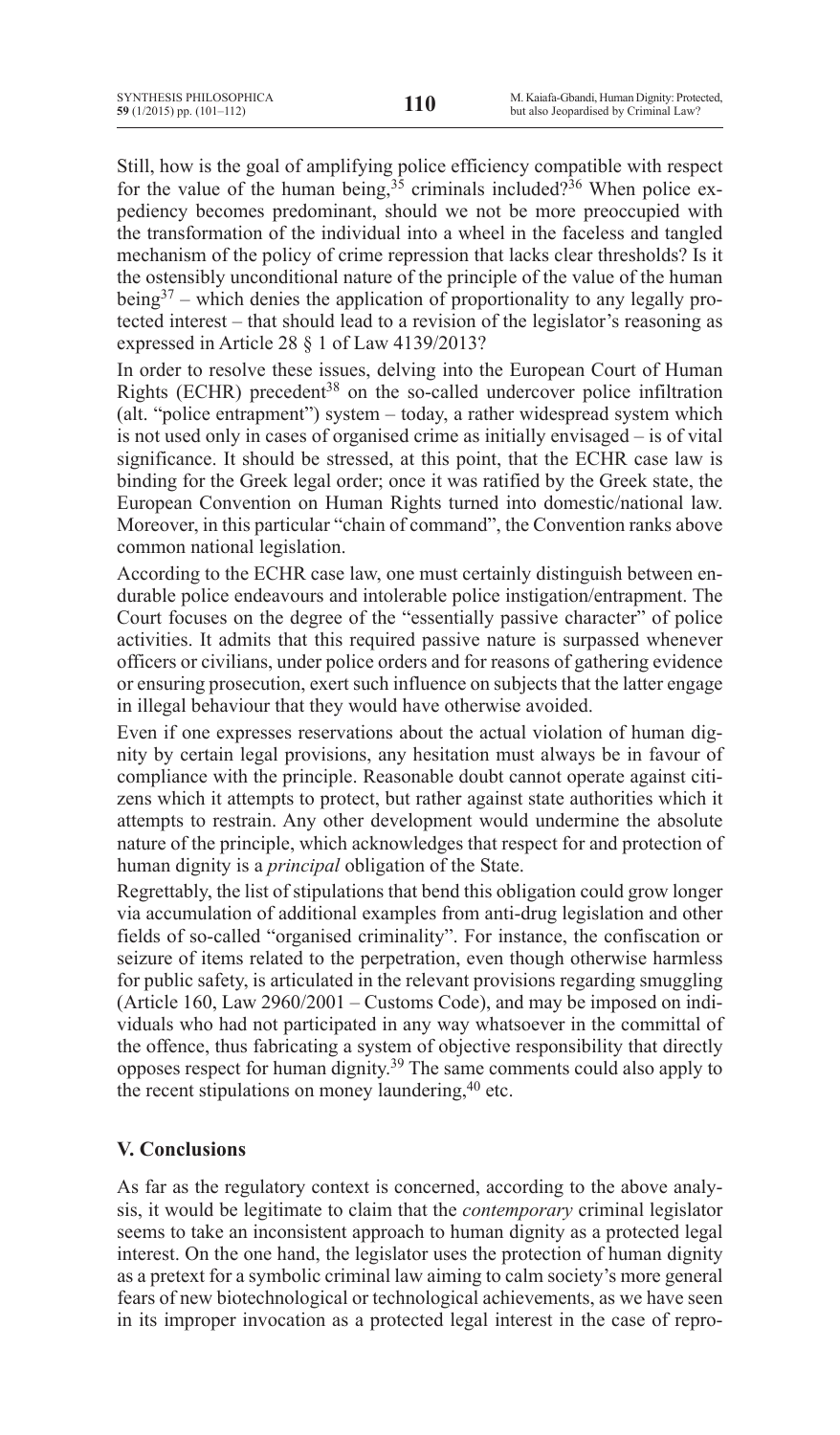ductive cloning. On the other hand, the Greek legislator does not sufficiently protect human dignity when definitely and undeniably inflicted as is the case with acts of racism. Moreover – and perhaps more upsettingly – as for the protection of human dignity of those charged with criminal offences, the criminal legislator has eased its stance against retractions in the protection of human dignity, particularly in the field of both organised and mass criminality,  $41$  as the latter specifically appears through the punishable acquisition of narcotics for one's own consumption. Certainly, in the case of mass criminality, challenging the value of the human being through legislative selection may not be irrelevant to the fact that the acquisition of narcotics for personal use is part of the drug trafficking circle.

None of its two pillars can justify this option. Increasing criminal repression – as an antidote to the escalation of certain sorts of criminality or as a countermeasure against organised (and, therefore, complex and intricate) crime – has never been and could never be an answer, particularly when paired with violations of fundamental constitutional principles, such as respect for human dignity. A balanced and composed reaction by criminal law may be a matter of legislative policy, even in cases of escalations of or resourceful criminality. However, the same does not apply to the issue of compatibility of regulations of criminal law with respect for human rights, and to constitutionally prescribed limitations on repression. Hence, the modern trend of the criminal legislator towards amplifying the *efficiency* of criminal repression by transgressing its thresholds – particularly those relating to the obligation to respect human dignity – is a pattern that must be broken. In a genuine state of the Rule of Law, such methods are simply intolerable. Thus, the criminal legislator must be more sensitive and watchful when it comes to evaluations of its regulations that fall under this spectrum.

35

See Georgios-Alexandros Magkakis, *Ποινικό δίκαιο: Διάγραμμα Γενικού Μέρους* [*Criminal*  Law: Diagram of General Part], Athens 1984, p. 417. On these issues, see also Nikolaos Livos, "Το αξιόποινο του agent provocateur. Η σύγχρονη αντεγκληματική πολιτική μπροστά στο δίλημμα της δημοκρατίας και της αποτελεσματικότητας" ["Criminal Liability of *Agent Provocateur*. Modern Criminal Policy Faced with the Dilemma of Democracy and Efficiency"], *Poinika Chronika*, 1987, pp. 692ff, where further bibliographic references are found.

36

For the argument that even morally unworthy criminals should be treated by law in a way which is compatible with the principle of respect for the value of the human being, see Velissarios Karakostas, Eleni Georgopoulou-Athanasouli, *Το Σύνταγμα. Ερμηνευτικά Σχόλια, Νομολογία, άρθρα 5–10* [*The Constitution. Commentary, Jurisprudence, Articles 5–10*], Athens 1989, p. 66.

#### 37

See P. Dagtoglou, *Constitutional Law, Civil Rights*, p. 1141; D. Tsatsos, *Constitutional Law*, pp. 261, 266.

38

Maria Kaiafa-Gbandi, "Η πρόσφατη νομολογία του ΕΔΔΑ για την αστυνομική διείσδυση και το δικαίωμα σε δίκαιη δίκη" ["The Recent Jurisprudence of ECHR for Entrapment and the Right to a Fair Trial"], *Poiniki Dikaiosyni*, 2011, pp. 59ff.

## 39

See V. Karakostas, E. Georgopoulou-Athanasouli, *The Constitution*, p. 68; A. Manitakis, *Rule of Law*, p. 407; on the non-compatibility of the above provisions with the Constitution, see Stefanos Pavlou, *Η δήμευση στον ποινικό κώδικα και στους ειδικούς ποινικούς νόμους*  [*Confiscation in the Criminal Code and Special Criminal Laws*], Athens 1994, pp. 170ff, 192ff.

## 40

See Art. 46 of Law 3691/2008.

41

On the difference between organised and mass criminality, see W. Hassemer, "Aktuelle Perspektiven der Kriminalpolitik", p. 336.